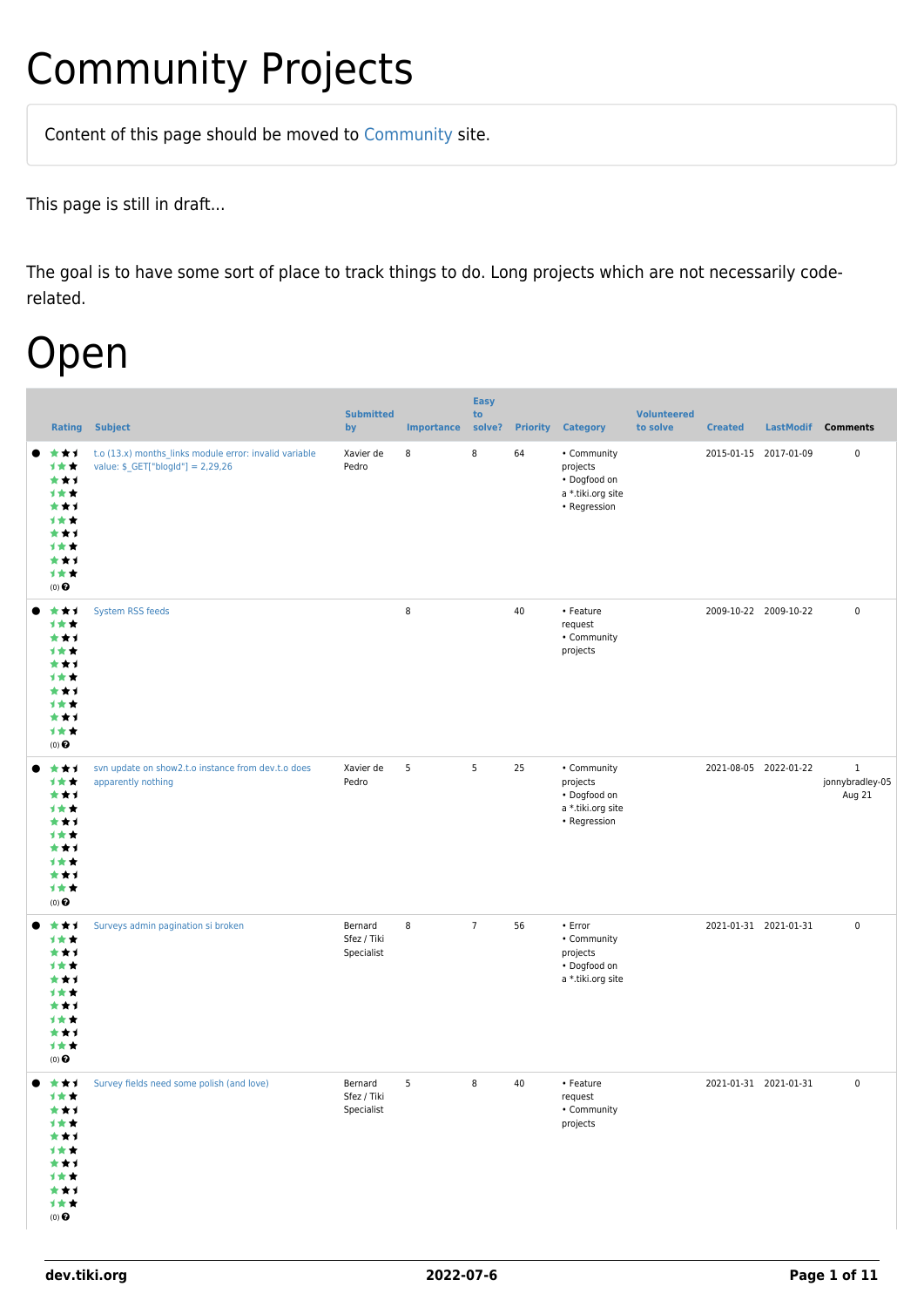|                                                                                                           |                                                                                                                          |                        |                   | <b>Easy</b>    |                 |                                                                                         |                                |                       |                       |                                            |
|-----------------------------------------------------------------------------------------------------------|--------------------------------------------------------------------------------------------------------------------------|------------------------|-------------------|----------------|-----------------|-----------------------------------------------------------------------------------------|--------------------------------|-----------------------|-----------------------|--------------------------------------------|
|                                                                                                           | <b>Rating Subject</b>                                                                                                    | <b>Submitted</b><br>by | Importance solve? | to             | <b>Priority</b> | <b>Category</b>                                                                         | <b>Volunteered</b><br>to solve | <b>Created</b>        | LastModif             | <b>Comments</b>                            |
| ***<br>计女女<br>***<br>计女女<br>***<br>1 * *<br>***<br>计女女<br>***<br>计女女<br>(0)                               | Structure orphans as a wiki plugin and in tiki-<br>admin_structures.php                                                  |                        | $\overline{7}$    |                | 35              | • Feature<br>request<br>• Community<br>projects<br>• Dogfood on<br>a *.tiki.org site    |                                | 2009-04-19 2009-04-24 |                       | 0                                          |
| ***<br>计女女<br>***<br>计女女<br>***<br>计女女<br>***<br>计女女<br>***<br>计女女<br>$(1)$ <sup><math>\odot</math></sup> | Sort on Rating field broken on tracker5 at dev.t.o                                                                       | Xavier de<br>Pedro     | 6                 | $\overline{4}$ | 24              | • Error<br>• Community<br>projects<br>• Dogfood on<br>a *.tiki.org site                 |                                | 2008-01-24 2014-09-21 |                       | 3<br>jonnybradley-12<br>Mar 15             |
| ***<br>计女女<br>***<br>1 * *<br>***<br>计女女<br>***<br>计女女<br>***<br>计女女<br>(0)                               | Some wiki page SEF redirects broken on tiki.org                                                                          | drsassafras 7          |                   | 5              | 35              | • Community<br>projects<br>• Dogfood on<br>a *.tiki.org site<br>$\cdot$ Bug             |                                | 2018-11-22 2018-11-22 |                       | $\pmb{0}$                                  |
| ***<br>计女女<br>***<br>计女女<br>***<br>计女女<br>***<br>计女女<br>***<br>计女女<br>$(0)$ $\Theta$                      | Social Networking-type transactions between members                                                                      | Marc<br>Laporte        | 6                 |                | 30              | • Feature<br>request<br>• Community<br>projects<br>• Dogfood on<br>a *.tiki.org site    | leyan                          |                       | 2008-06-04 2010-05-02 | $\pmb{0}$                                  |
| 大大士<br>计女女<br>***<br>计女女<br>***<br>计女女<br>***<br>计女女<br>***<br>计女女<br>$(2)$ <sup>O</sup>                  | Show.t.o requires php 7.1+ (was: Tracker Field Location<br>no longer fetching coordinates from tracker field<br>address) | Xavier de<br>Pedro     | 8                 | 8              | 64              | • Error<br>• Community<br>projects<br>• Dogfood on<br>a *.tiki.org site<br>• Regression |                                | 2018-11-09 2018-11-22 |                       | 3<br>xavi-12 Nov 18                        |
| ***<br>计女女<br>***<br>计女女<br>***<br>计女女<br>***<br>计女女<br>***<br>计女女<br>$(0)$ $\odot$                       | show server doesn't have latest stable versions (ex.:<br>11.1)                                                           | Marc<br>Laporte        | 8                 | 10<br>easy     | 80              | • Community<br>projects                                                                 | Nelson Ko                      | 2013-11-03 2013-11-12 |                       | $\overline{2}$<br>marclaporte-03<br>Apr 14 |
| ***<br>计女女<br>***<br>计女女<br>***<br>计女女<br>***<br>计女女<br>***<br>计女女<br>$(0)$ $\odot$                       | Show instance - demo - test of Trackerfields - item-link /<br>item-list / dynamic-item-list                              | Torsten<br>Fabricius   | 9                 | 10<br>easy     | 90              | • Community<br>projects                                                                 | Torsten<br>Fabricius           |                       | 2015-04-15 2015-04-15 | 0                                          |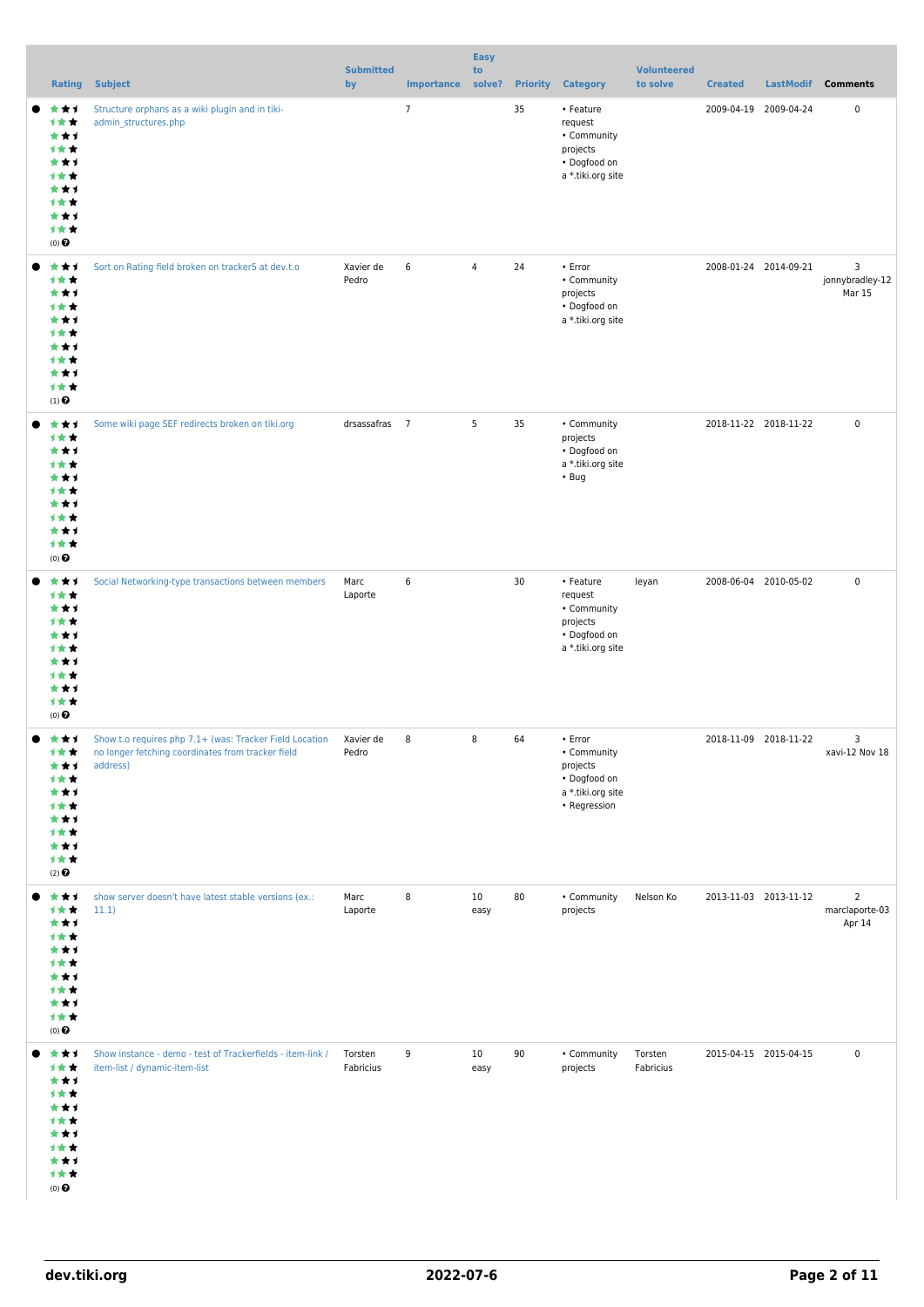|                                                                                                 |                                                                                                     |                        |                   | <b>Easy</b>    |                 |                                                                                                                                                   |                                |                       |                                    |
|-------------------------------------------------------------------------------------------------|-----------------------------------------------------------------------------------------------------|------------------------|-------------------|----------------|-----------------|---------------------------------------------------------------------------------------------------------------------------------------------------|--------------------------------|-----------------------|------------------------------------|
|                                                                                                 | <b>Rating Subject</b>                                                                               | <b>Submitted</b><br>by | <b>Importance</b> | to<br>solve?   | <b>Priority</b> | <b>Category</b>                                                                                                                                   | <b>Volunteered</b><br>to solve | <b>Created</b>        | LastModif Comments                 |
| ***<br>计女女<br>***<br>计女女<br>***<br>计女女<br>***<br>计女女<br>***<br>计女女<br>$(0)$ $\odot$             | Shoutbox producing 500 server errors                                                                | drsassafras            |                   |                | 25              | • Community<br>projects<br>• Dogfood on<br>a *.tiki.org site<br>$\cdot$ Bug                                                                       |                                | 2018-11-22 2019-02-06 | $\,1$<br>jonnybradley-09<br>Feb 19 |
| ***<br>计女女<br>***<br>计女女<br>***<br>计女女<br>***<br>计女女<br>***<br>计女女<br>$(0)$ $\odot$             | <b>Shopping List</b>                                                                                | Torsten<br>Fabricius   | 1 low             | 10<br>easy     | 10              | • Community<br>projects                                                                                                                           |                                | 2016-03-13 2017-01-09 | $\pmb{0}$                          |
| ***<br>计女女<br>***<br>1 * *<br>***<br>计女女<br>***<br>计女女<br>***<br>计女女<br>$(0)$ $\odot$           | Sheets do not place charts properly (almost hidden, in<br>doc.t.o sheet intended for documentation) | Xavier de<br>Pedro     | 6                 | 5              | 30              | • Usability<br>• Community<br>projects<br>• Dogfood on<br>a *.tiki.org site<br>• Regression                                                       |                                | 2015-12-31 2015-12-31 | $\pmb{0}$                          |
| ***<br>计女女<br>***<br>计女女<br>***<br>1**<br>***<br>计女女<br>***<br>计女女<br>$(0)$ $\odot$             | sender_email can't be set as<br>\$profilerequest:sender_email\$YourEmail@example.com\$ Pedro        | Xavier de              | 3                 | 8              | 24              | • Error<br>• Community<br>projects<br>• Dogfood on<br>a *.tiki.org site<br>• Conflict of<br>two features<br>(each works<br>well<br>independently) |                                | 2016-10-14 2017-01-09 | $\mathbf{1}$<br>luci-19 Oct 16     |
| 大大士<br>计女女<br>***<br>1**<br>***<br>计女女<br>***<br>计女女<br>***<br>计女女<br>$(0)$ $\odot$             | Send info to mother.tiki.org (Connect) throws error 404:<br>Remote service inaccessible             | Xavier de<br>Pedro     | 6                 | 4              | 24              | • Error<br>• Community<br>projects<br>• Dogfood on<br>a *.tiki.org site<br>• Regression                                                           |                                | 2016-05-20 2017-01-09 | $\pmb{0}$                          |
| 大大士<br>计女女<br>***<br>计女女<br>***<br>计女女<br>***<br>计女女<br>***<br>计女女<br>$(0)$ $\odot$             | RFE: admin interface 4 template message emailed to<br>new users to a group (registered, or others)  | Xavier de<br>Pedro     | 8                 |                | 40              | • Feature<br>request<br>• Community<br>projects<br>• Dogfood on<br>a *.tiki.org site                                                              |                                | 2009-03-28 2011-10-03 | $\overline{2}$<br>xavi-30 Mar 09   |
| ***<br>计女女<br>***<br>计女女<br>***<br>1 * *<br>***<br>计女女<br>***<br>计女女<br>$(0)$<br>$\pmb{\Theta}$ | Review and modernize support for monitoring systems<br>like Zabbix NetData, Nagios, etc.            | Marc<br>Laporte        | $\overline{7}$    | $\overline{4}$ | 28              | • Feature<br>request<br>• Community<br>projects                                                                                                   |                                | 2021-07-19 2021-07-20 | $\mathbf 0$                        |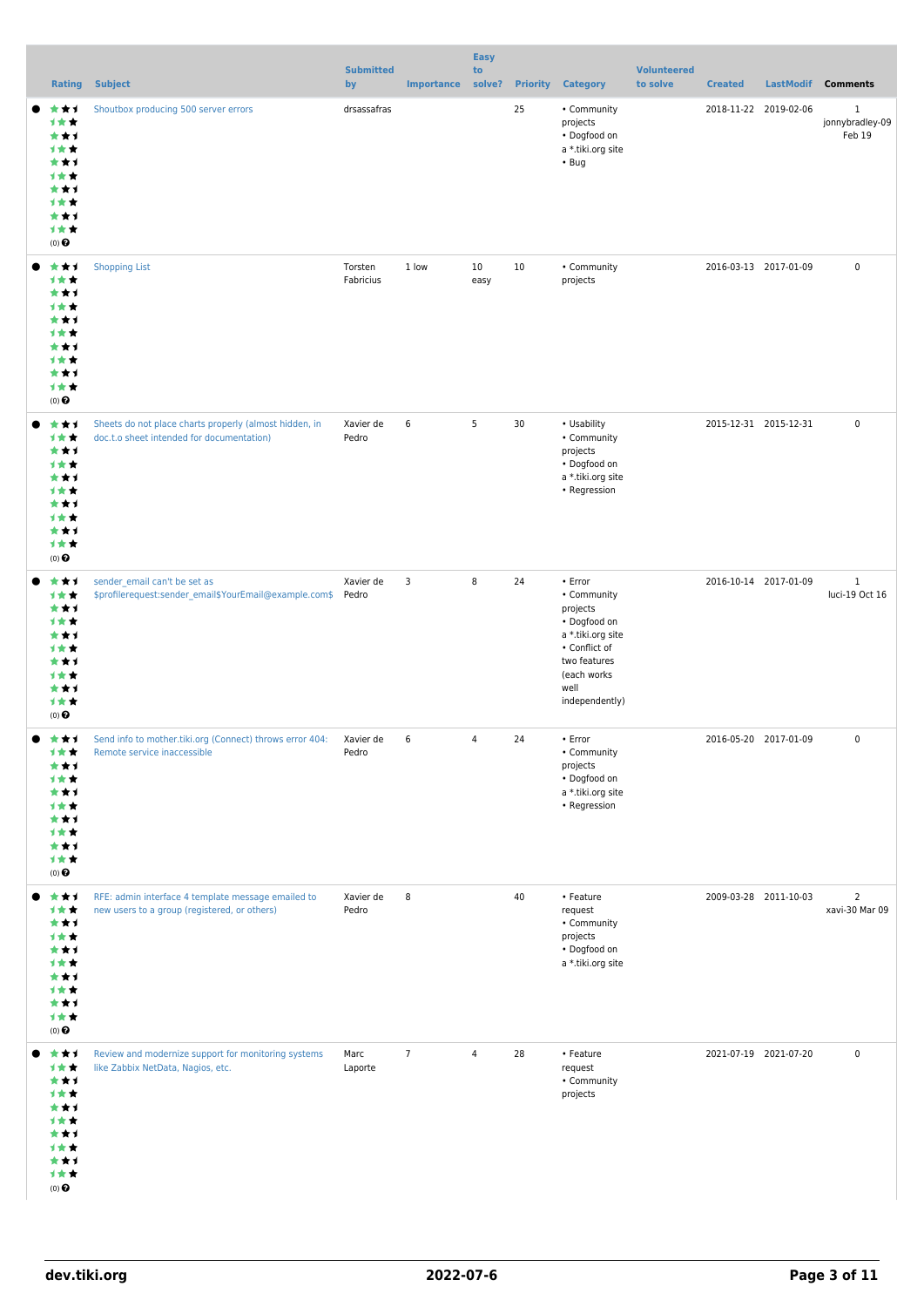|                         |                                                                                     | <b>Rating Subject</b>               | <b>Submitted</b><br>by | Importance | Easy<br>to<br>solve? |    | <b>Priority Category</b> | <b>Volunteered</b><br>to solve | <b>Created</b> | <b>LastModif</b>      | <b>Comments</b>                          |
|-------------------------|-------------------------------------------------------------------------------------|-------------------------------------|------------------------|------------|----------------------|----|--------------------------|--------------------------------|----------------|-----------------------|------------------------------------------|
| $\overline{\mathbf{K}}$ | *1.<br>计女女<br>***<br>计女女<br>***<br>计女女<br>***<br>计女女<br>***<br>计女女<br>$(0)$ $\odot$ | Report on tiki.org sites monitoring | Nelson Ko              | 9          | 8                    | 72 | • Community<br>projects  | Nelson Ko                      |                | 2013-11-01 2013-11-12 | $\mathbf{1}$<br>marclaporte-27<br>Nov 13 |

#### [1](https://dev.tiki.org/tiki-print.php?tr_sort_mode1=f_26_desc&page=Community+Projects&tr_offset1=0) 2 (current) [3](https://dev.tiki.org/tiki-print.php?tr_sort_mode1=f_26_desc&page=Community+Projects&tr_offset1=40)

[»](https://dev.tiki.org/tiki-print.php?tr_sort_mode1=f_26_desc&page=Community+Projects&tr_offset1=40)

# Pending

|             |                                                                                                       | <b>Rating Subject</b>                                                                                     | <b>Submitted</b><br>by | <b>Importance</b> | <b>Easy</b><br>to<br>solve? |    | <b>Priority Category</b>                                    | <b>Volunteered</b><br>to solve | <b>Created</b>        | <b>LastModif</b> | <b>Comments</b>                         |
|-------------|-------------------------------------------------------------------------------------------------------|-----------------------------------------------------------------------------------------------------------|------------------------|-------------------|-----------------------------|----|-------------------------------------------------------------|--------------------------------|-----------------------|------------------|-----------------------------------------|
| $\mathbf o$ | ***<br><b>1**</b><br>***<br>1★★<br>***<br>1★★<br>***<br>***<br>***<br>***<br>$(0)$ $\odot$            | A backup script that can be put on a<br>cron job to save to a distant backup<br>server                    | Marc<br>Laporte        | 10 high           | 9                           | 90 | • Feature<br>request<br>$\bullet$<br>Community<br>projects  | nkoth                          | 2013-08-19 2013-11-13 |                  | $\mathbf 1$<br>marclaporte-18<br>Sep 13 |
|             | $0$ $\star\star\star$<br>1★★<br>***<br>***<br>***<br>1★★<br>***<br>1★★<br>***<br>1★★<br>$(0)$ $\odot$ | Update<br>http://tiki.org/Official+Directors+Filing<br>with latest information on<br>incorporation filing | Marc<br>Laporte        | 8                 | 9                           | 72 | $\bullet$<br>Community<br>projects                          | Nelson Ko                      | 2013-09-08 2013-10-28 |                  | $\mathbf 0$                             |
| ◑           | ***<br>计女女<br>***<br>1★★<br>***<br>***<br>***<br>1★★<br>***<br>1★★<br>$(0)$ $\odot$                   | Applying Personal Blog and Profile<br>fails                                                               | Saša<br>Janiška        | 8                 | 6                           | 48 | • Error<br>$\bullet$<br>Community<br>projects<br>Regression |                                | 2018-08-07 2018-08-10 |                  | 11<br>Chealer9-17<br>Aug 18             |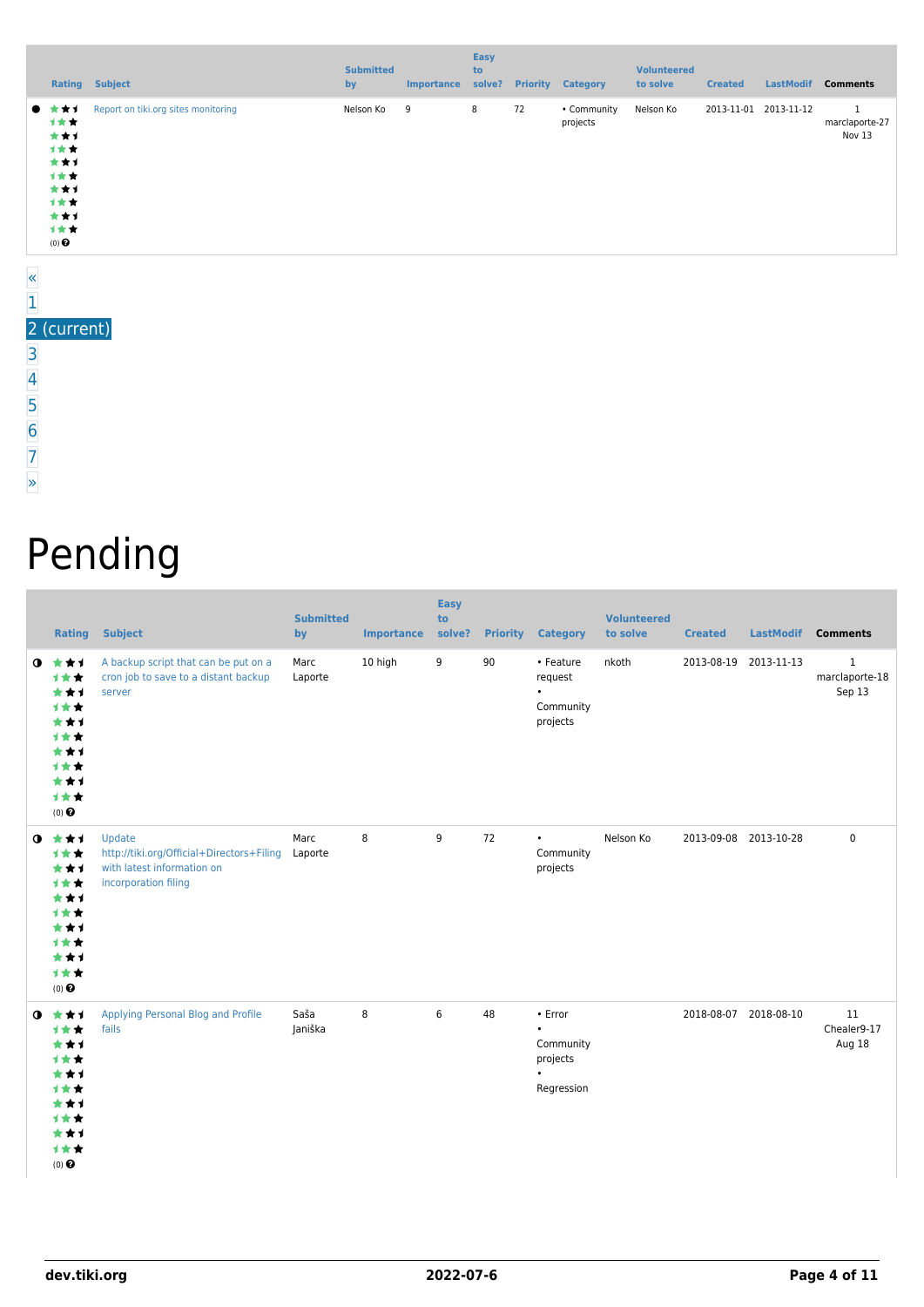|           | <b>Rating</b>                                                                                   | <b>Subject</b>                                                                                                  | <b>Submitted</b><br>by | <b>Importance</b> | <b>Easy</b><br>to<br>solve? |    | <b>Priority Category</b>                                                                                                                                     | <b>Volunteered</b><br>to solve | <b>Created</b> | <b>LastModif</b>      | <b>Comments</b>                            |
|-----------|-------------------------------------------------------------------------------------------------|-----------------------------------------------------------------------------------------------------------------|------------------------|-------------------|-----------------------------|----|--------------------------------------------------------------------------------------------------------------------------------------------------------------|--------------------------------|----------------|-----------------------|--------------------------------------------|
| $\bullet$ | ***<br>计女女<br>***<br>计女女<br>***<br>计女女<br>***<br>计女女<br>***<br>计女女<br>$(0)$ $\odot$             | Missing & used plugins reporting +<br>Plugin security and approval: need a<br>listing + notification email      | Marc<br>Laporte        | 9 high            |                             | 45 | • Feature<br>request<br>$\bullet$<br>Community<br>projects<br>• Dogfood<br>on a<br>*.tiki.org<br>site<br>$\bullet$<br>Regression<br>$\bullet$<br>Consistency |                                |                | 2008-10-29 2009-05-04 | 0                                          |
| $\bullet$ | ***<br>计女女<br>***<br>计女女<br>***<br>计女女<br>★★1<br>1★★<br>***<br>计女女<br>$(0)$ $\odot$             | 15.x+: Expose back preference filters<br>on Admin UI for new tiki admins                                        | Xavier de<br>Pedro     | $\overline{7}$    | 6                           | 42 | • Usability<br>$\bullet$<br>Community<br>projects<br>• Dogfood<br>on a<br>*.tiki.org<br>site<br>$\bullet$<br>Regression                                      | Jonny Bradley                  |                | 2016-08-03 2016-09-29 | $\overline{2}$<br>marclaporte-31<br>May 18 |
| $\bullet$ | ***<br>计女女<br>***<br>计女女<br>***<br><b>1**</b><br>***<br>1★★<br>***<br>计女女<br>$(0)$ $\odot$      | Some stats for CVS and SVN activity :: Marc<br>looking for a volunteer to host stats<br>server and maintain app | Laporte                | 8                 |                             | 40 | $\bullet$<br>Community<br>projects<br>• Dogfood<br>on a<br>*.tiki.org<br>site                                                                                | Lorinc                         |                | 2008-04-12 2008-05-19 | 0                                          |
| $\bullet$ | ***<br>计女女<br>***<br>1 * *<br>***<br>计女女<br>***<br>1★★<br>★★1<br>计女女<br>$(0)$ $\odot$           | Optional reporting of anonymized<br>usage stats (which features are used,<br>how many accounts, etc)            | Marc<br>Laporte        | 8                 |                             | 40 | • Feature<br>request<br>$\bullet$<br>Community<br>projects                                                                                                   | Marc Laporte                   |                | 2008-11-01 2008-11-08 | 0                                          |
| $\bullet$ | ***<br>计女女<br>***<br>计女女<br>***<br>计女女<br>***<br>计女女<br>***<br>计女女<br>$(0)$ $\odot$             | plugin list filter by category doesn't<br>work on dev.t.o                                                       | Xavier de<br>Pedro     | 8                 | 5                           | 40 | • Error<br>$\bullet$<br>Community<br>projects<br>• Dogfood<br>on a<br>*.tiki.org<br>site<br>$\bullet$<br>Regression                                          |                                |                | 2019-07-09 2019-08-17 | $\mathbf 0$                                |
|           | $0$ $*$ $*$ $*$<br>***<br>***<br>计女女<br>***<br>计女女<br>***<br>1★★<br>***<br>计女女<br>$(1)$ $\odot$ | Tracker - field type items list                                                                                 | Torsten<br>Fabricius   | 10 high           | 3                           | 30 | • Support<br>request<br>$\bullet$<br>Community<br>projects                                                                                                   | WolfgangA                      |                | 2015-04-05 2018-12-28 | 3<br>Jyhem-03 Jan<br>19                    |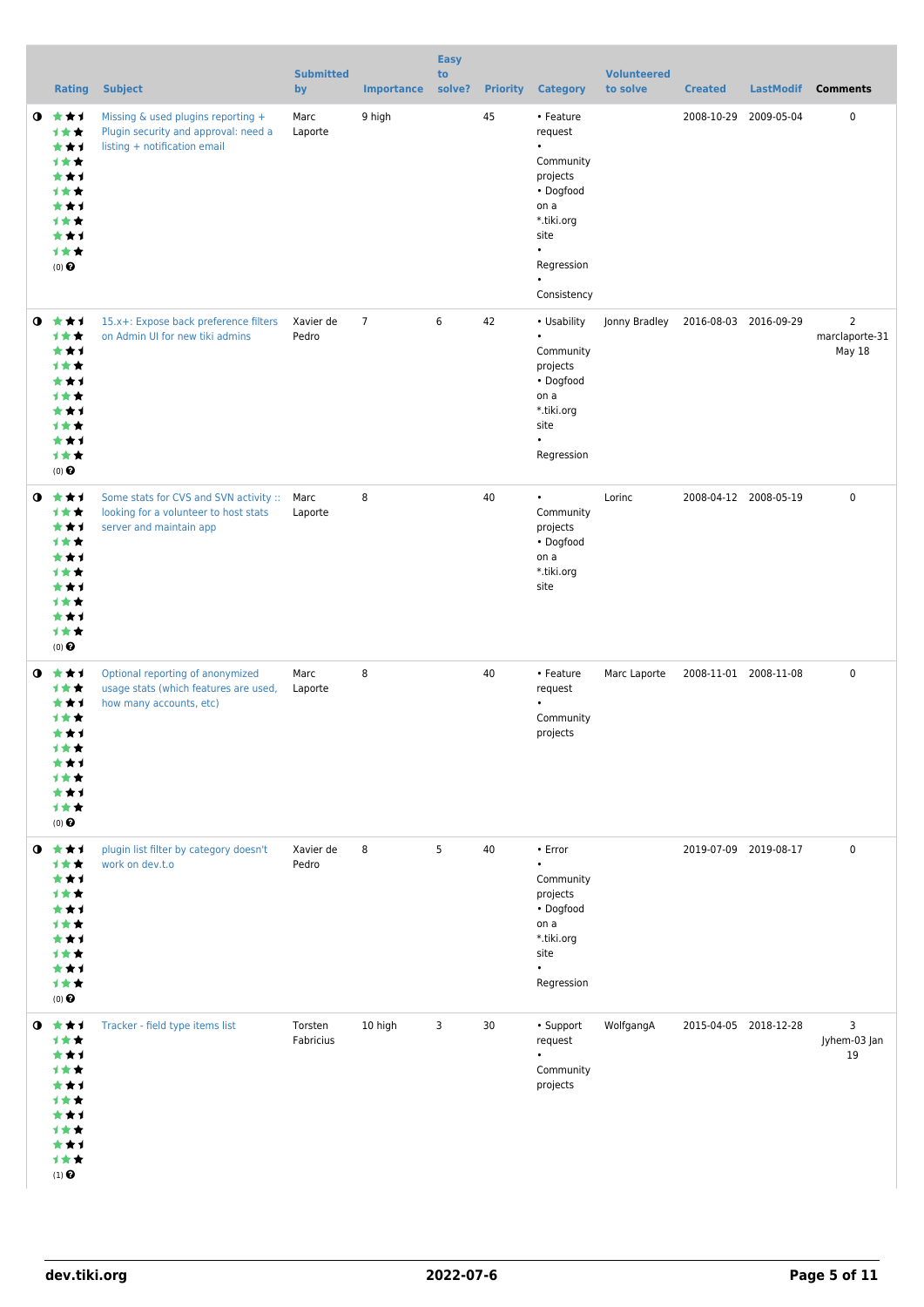|           | Rating                                                                                                    | <b>Subject</b>                                                                                      | <b>Submitted</b><br>by         | <b>Importance</b> | <b>Easy</b><br>to<br>solve? | <b>Priority</b> | <b>Category</b>                                                                                                      | <b>Volunteered</b><br>to solve | <b>Created</b>        | <b>LastModif</b>      | <b>Comments</b>                             |
|-----------|-----------------------------------------------------------------------------------------------------------|-----------------------------------------------------------------------------------------------------|--------------------------------|-------------------|-----------------------------|-----------------|----------------------------------------------------------------------------------------------------------------------|--------------------------------|-----------------------|-----------------------|---------------------------------------------|
| $\bullet$ | 食食す<br>计女女<br>***<br>计女女<br>***<br>计女女<br>***<br>计女女<br>***<br>计女女<br>$(1)$ <sup><math>\odot</math></sup> | doc.t.o 19.x: I can't upload images to<br>wiki pages (CSRF) with elFinder                           | Xavier de<br>Pedro             | 6                 | 5                           | 30              | • Error<br>$\bullet$<br>Community<br>projects<br>• Dogfood<br>on a<br>*.tiki.org<br>site<br>$\bullet$<br>Regression  |                                | 2018-11-18 2019-01-21 |                       | 6<br>lindon-17 Nov<br>19                    |
|           | $0 \star \star \star$<br>1★★<br>***<br>计女女<br>***<br>计女女<br>***<br>计女女<br>***<br>计女女<br>$(0)$ $\odot$     | Adding "x-cms-engine: tikiwiki" in<br><b>HTTP</b> headers                                           | Marc<br>Laporte                | 5                 |                             | 25              | • Feature<br>request<br>$\bullet$<br>Community<br>projects                                                           |                                |                       | 2008-02-08 2008-02-08 | $\mathbf{1}$<br>gmartin-12 Feb<br>08        |
| $\bullet$ | 大大才<br>计女女<br>***<br>计女女<br>***<br>计女女<br>***<br>计女女<br>***<br>计女女<br>$(0)$ <sup>O</sup>                  | How to force the login process                                                                      | llamonica                      | 5                 |                             | 25              | • Feature<br>request<br>• Support<br>request<br>$\bullet$<br>Community<br>projects                                   | Beestje                        |                       | 2009-02-17 2009-05-14 | $\mathbf 0$                                 |
| $\bullet$ | 大女子<br>计女女<br>***<br><b>1**</b><br>★★1<br>1 * *<br>***<br>计女女<br>***<br>计女女<br>$(0)$ <sup>O</sup>         | Make sure Tiki is offered by all server<br>control panels                                           | Marc<br>Laporte                | 5                 |                             | 25              | $\bullet$<br>Community<br>projects                                                                                   | Marc Laporte                   | 2006-01-17 2021-10-05 |                       | $\mathbf 0$                                 |
| $\bullet$ | 大女子<br>计女女<br>***<br>计女女<br>***<br>计女女<br>***<br>计女女<br>***<br>计女女<br>$(0)$ $\odot$                       | Tracker events en dev.t.o tiki-<br>batch todo.php unexpected ? in<br>initlib.php                    | Xavi (as<br>xavidp -<br>admin) | 5                 | 5                           | 25              | • Error<br>$\bullet$<br>Community<br>projects<br>• Dogfood<br>on a<br>*.tiki.org<br>site<br>$\bullet$<br>Regression  |                                |                       | 2020-10-18 2020-10-28 | $\overline{2}$<br>jonnybradley-28<br>Oct 20 |
| $\bullet$ | ***<br>***<br>***<br>计女女<br>***<br><b>1**</b><br>***<br><b>1**</b><br>***<br>计女女<br>$(0)$ <sup>O</sup>    | allow seing username in user tracker<br>at registration time, step 2 (filling<br>user tracker item) | Xavier de<br>Pedro             | $\overline{4}$    |                             | 20              | • Usability<br>• Feature<br>request<br>$\bullet$<br>Community<br>projects<br>• Dogfood<br>on a<br>*.tiki.org<br>site |                                |                       | 2008-07-10 2008-07-10 | 0                                           |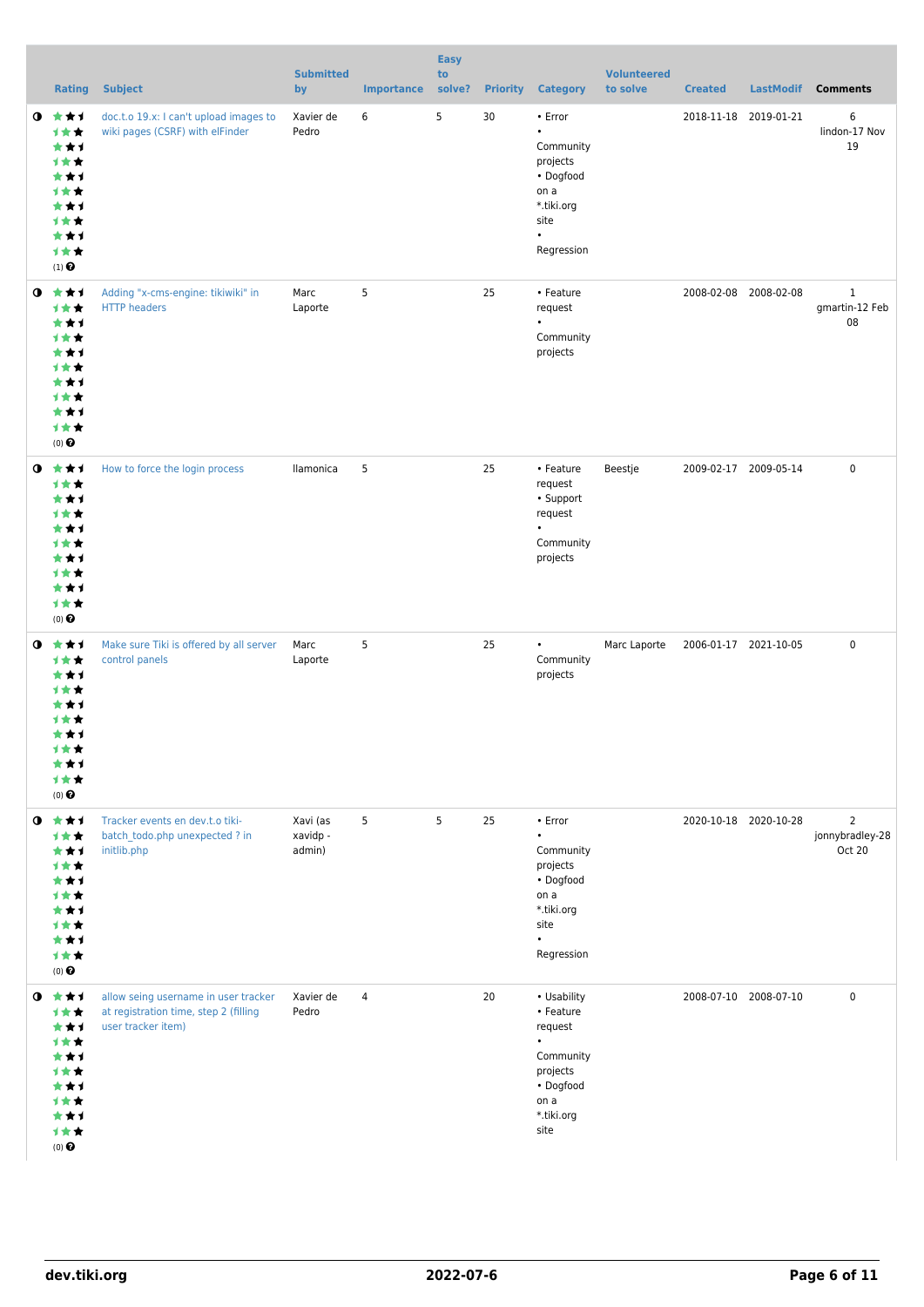|           |                                                                                                  | <b>Rating Subject</b>                                                                            | <b>Submitted</b><br>by         | <b>Importance</b> | <b>Easy</b><br>to<br>solve? |    | <b>Priority Category</b>                                                                              | <b>Volunteered</b><br>to solve | <b>Created</b> |                       | LastModif Comments              |
|-----------|--------------------------------------------------------------------------------------------------|--------------------------------------------------------------------------------------------------|--------------------------------|-------------------|-----------------------------|----|-------------------------------------------------------------------------------------------------------|--------------------------------|----------------|-----------------------|---------------------------------|
| $\bullet$ | ***<br>***<br>***<br>***<br>***<br>***<br>***<br>***<br>***<br>1★★<br>$(0)$ $\Theta$             | articles needs aids to fight spam (e.g.<br>admins see tiki-list submissions.php<br>at info.tw.o) | Xavier de<br>Pedro             | $\overline{4}$    |                             | 20 | • Feature<br>request<br>$\bullet$<br>Community<br>projects<br>• Dogfood<br>on a<br>*.tiki.org<br>site |                                |                | 2008-08-14 2008-08-14 | $\pmb{0}$                       |
|           | $0$ $*$ $*$ $*$<br>***<br>***<br>***<br>***<br>***<br>***<br>***<br>***<br>1★★<br>$(0)$ $\Theta$ | TikiBountySystem                                                                                 | Xavi (as<br>xavidp -<br>admin) | $\overline{4}$    |                             | 20 | • Feature<br>request<br>$\bullet$<br>Community<br>projects                                            |                                |                | 2005-07-01 2021-09-30 | $\mathbf{1}$<br>Bsfez-30 Sep 21 |
|           | $0$ $*$ $*$ $*$<br>1★★<br>***<br>1★★<br>***<br>***<br>***<br>1★★<br>***<br>计女女<br>$(0)$ $\odot$  | Dogfood: aggregate all the RSS feeds<br>from all *.tikiwiki.org sites                            | Marc<br>Laporte                | 3                 |                             | 15 | $\bullet$<br>Community<br>projects<br>• Dogfood<br>on a<br>*.tiki.org<br>site                         |                                |                | 2007-06-12 2007-06-12 | $\mathbf 0$                     |

## Closed

|    | <b>Rating</b>                                                                       | <b>Subject</b>                                                                                                                                                              | <b>Submitted</b><br>by               | <b>Importance</b> | <b>Easy</b><br>to<br>solve? | <b>Priority</b> | <b>Category</b>                                                                                                                                       | <b>Volunteered</b><br>to solve | <b>Created</b> | <b>LastModif</b> | <b>Comments</b>                  |
|----|-------------------------------------------------------------------------------------|-----------------------------------------------------------------------------------------------------------------------------------------------------------------------------|--------------------------------------|-------------------|-----------------------------|-----------------|-------------------------------------------------------------------------------------------------------------------------------------------------------|--------------------------------|----------------|------------------|----------------------------------|
| o. | ***<br>计女女<br>***<br>***<br>***<br>***<br>***<br>***<br>***<br>计女女<br>$(0)$ $\odot$ | BrowserTitle is empty after<br>upgrading Tiki                                                                                                                               | Bernard<br>Sfez / Tiki<br>Specialist | 10 high           | 10<br>easy                  | 99              | • Community<br>projects<br>• Regression<br>• Less than<br>30-minutes fix<br>• Release<br>Blocker                                                      |                                | 2017-01-30     | 2017-01-30       | 0                                |
| O  | ***<br>***<br>***<br>***<br>***<br>计女女<br>***<br>***<br>***<br>计女女<br>$(1)$ $\odot$ | dev.t.o 13.x: add some scrollbar<br>at the top of wide tables in<br>Bootstrapped themes, since they<br>look as with less content for new<br>users or unexperienced visitors | Xavier de<br>Pedro                   | 10 high           | 9                           | 90              | • Usability<br>• Community<br>projects<br>• Dogfood on<br>a *.tiki.org site<br>• Conflict of<br>two features<br>(each works<br>well<br>independently) |                                | 2014-09-21     | 2019-07-21       | $\overline{7}$<br>xavi-21 Jul 19 |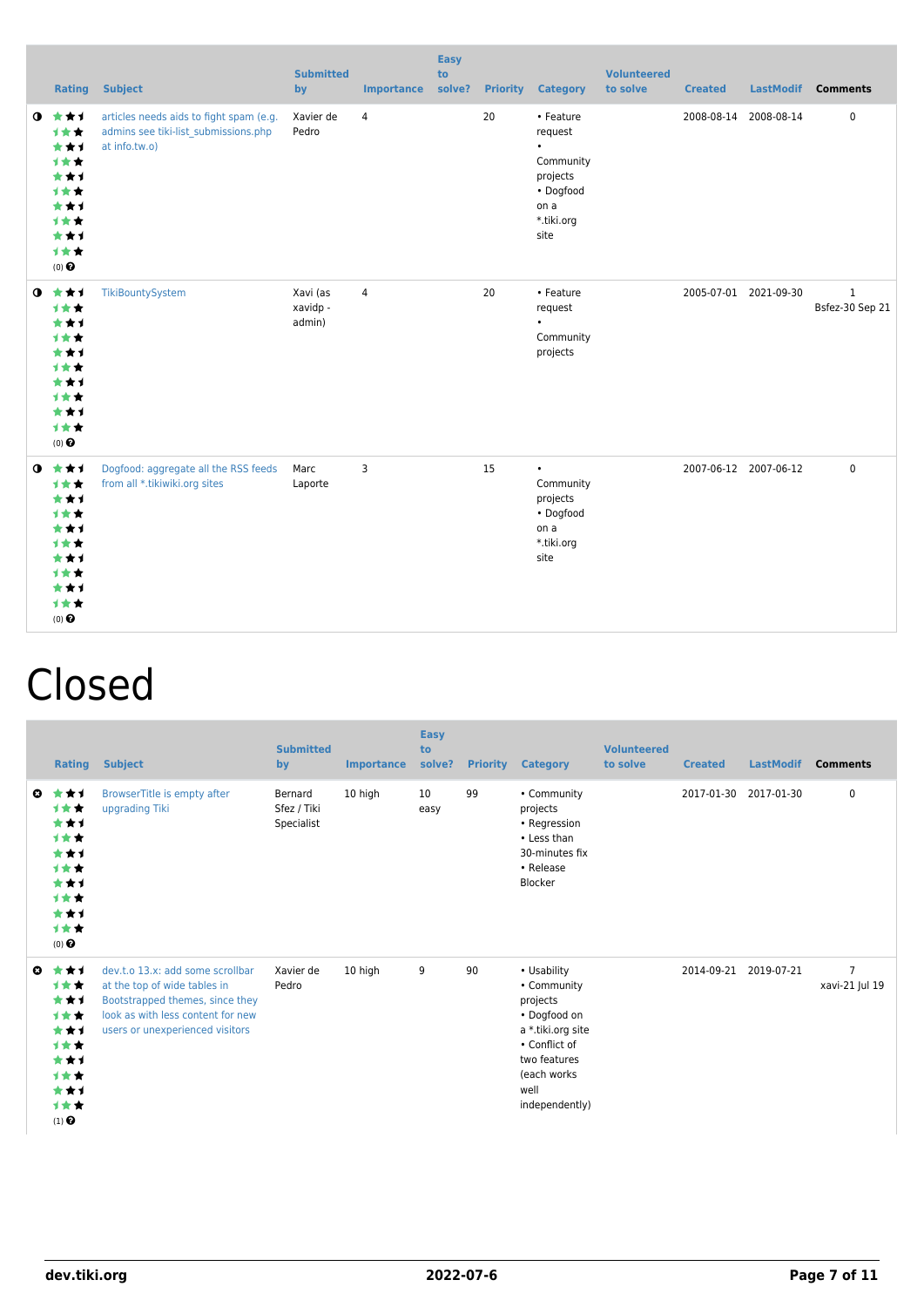|                       | <b>Rating</b>                                                                                       | <b>Subject</b>                                                                                      | <b>Submitted</b><br>by               | <b>Importance</b> | <b>Easy</b><br>to<br>solve? |    | <b>Priority Category</b>                                                                                      | <b>Volunteered</b><br>to solve      | <b>Created</b> | <b>LastModif</b>      | <b>Comments</b>                           |
|-----------------------|-----------------------------------------------------------------------------------------------------|-----------------------------------------------------------------------------------------------------|--------------------------------------|-------------------|-----------------------------|----|---------------------------------------------------------------------------------------------------------------|-------------------------------------|----------------|-----------------------|-------------------------------------------|
| ◒                     | ***<br>计女女<br>***<br>计女女<br>***<br>计女女<br>***<br>计女女<br>***<br>计女女<br>$(0)$ $\Theta$                | Tiki community server backups<br>not working                                                        | Jonny<br><b>Bradley</b>              | 9                 | $\mathbf{1}$<br>difficult   | 9  | • Community<br>projects                                                                                       | amette                              |                | 2017-03-21 2017-06-18 | 3<br>amette-21 Mar<br>17                  |
| ◒                     | ***<br>计女女<br>***<br>计女女<br>***<br>计女女<br>***<br>计女女<br>***<br>计女女<br>(0)                           | Dogfood Forum and List<br>Synchronization between tw.o<br>forums and SourceForge Mailing<br>Lists   | Marc<br>Laporte                      | 9 high            | 9                           | 81 | • Community<br>projects<br>• Dogfood on<br>a *.tiki.org site                                                  |                                     |                | 2009-02-03 2013-03-04 | $\overline{2}$<br>xavi-04 Feb 09          |
| ◒                     | ***<br>***<br>***<br>计女女<br>***<br><b>1★★</b><br>***<br>计女女<br>***<br>计女女<br>$(0)$ $\odot$          | Change the release script to stop<br>linking to ReleaseNotesXYZ (Use<br>doc.tiki.org/TikiX instead) | Marc<br>Laporte                      | 9                 | 9                           | 81 | • Usability<br>• Community<br>projects                                                                        | nkoth                               |                | 2013-11-03 2013-11-16 | $\pmb{0}$                                 |
| $\boldsymbol{\omega}$ | ***<br>计女女<br>***<br>计女女<br>***<br>计女女<br>***<br>计女女<br>★★1<br>计女女<br>$(0)$ $\odot$                 | can't upload an image to a file<br>gallery in doc.t.o with elfinder<br>(default UI) since 16.x      | Xavier de<br>Pedro                   | 9                 | 9                           | 81 | • Community<br>projects<br>• Dogfood on<br>a *.tiki.org site<br>• Regression<br>• Release<br>Blocker          | Jonny Bradley                       |                | 2016-11-18 2017-01-12 | $\mathbf{1}$<br>jonnybradley-12<br>Jan 17 |
| $\boldsymbol{\omega}$ | ***<br>计女女<br>***<br>计女女<br>***<br>计女女<br>***<br>计女女<br>***<br>计女女<br>(0)                           | Tracker item status filter not<br>working on dev.tiki.org (wishlist)                                | Bernard<br>Sfez / Tiki<br>Specialist | 8                 | 10<br>easy                  | 80 | • Community<br>projects<br>• Dogfood on<br>a *.tiki.org site<br>• Regression<br>• Less than<br>30-minutes fix |                                     |                | 2016-04-12 2017-01-11 | $\mathbf{1}$<br>jonnybradley-12<br>Apr 16 |
|                       | ◎ ★★1<br>计女女<br>***<br>计女女<br>***<br><b>1★★</b><br>***<br><b>1★★</b><br>***<br>计女女<br>$(0)$ $\odot$ | Installer language selection is<br>wrongly changed by Tlki                                          | Bernard<br>Sfez / Tiki<br>Specialist | 10 high           | 8                           | 80 | • Community<br>projects<br>• Consistency<br>• Less than<br>30-minutes fix<br>• Release<br>Blocker             | Jonny Bradley 2017-01-11 2017-01-12 |                |                       | $\mathbf{1}$<br>Bsfez-12 Jan 17           |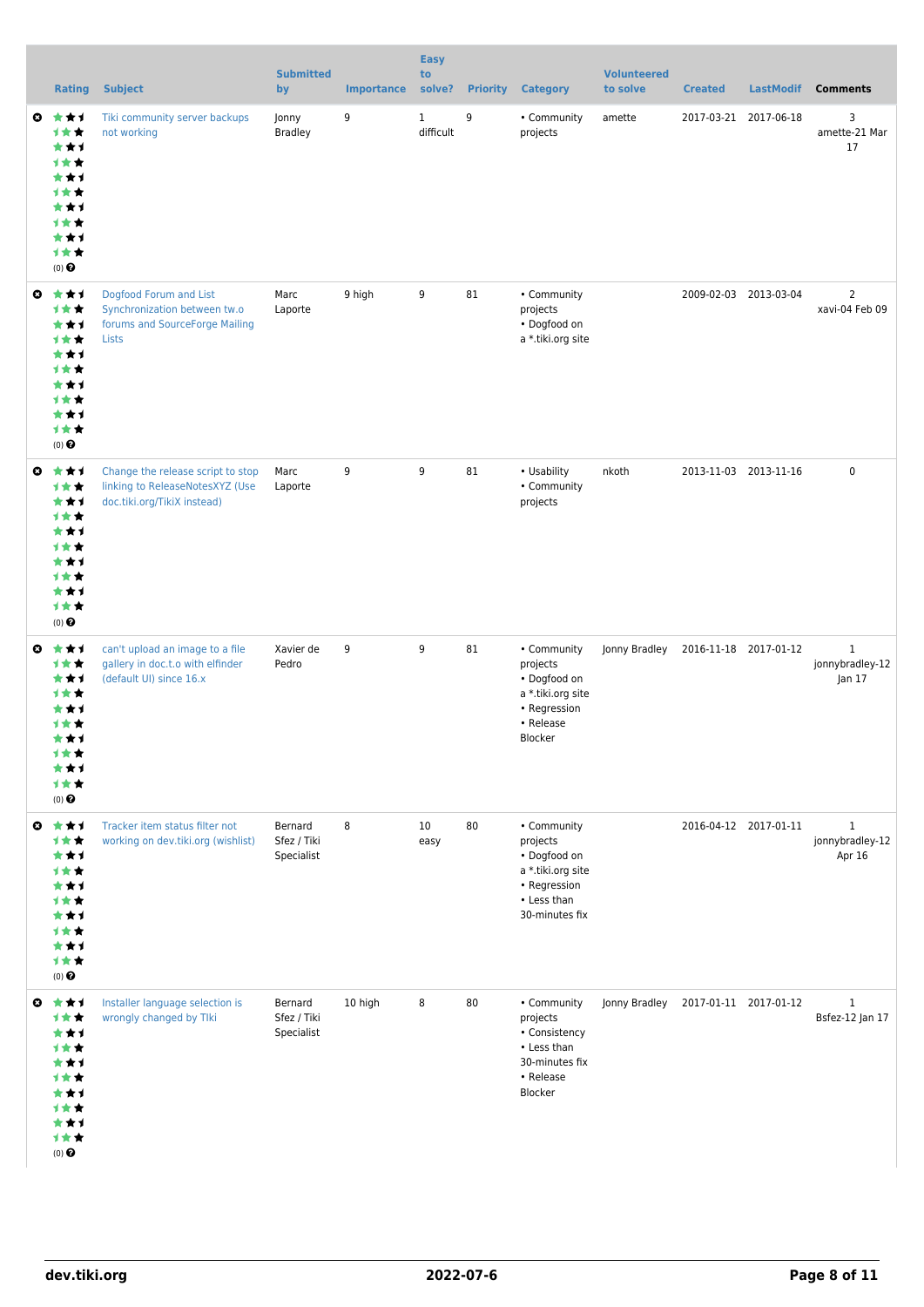|                       | <b>Rating</b>                                                                                     | <b>Subject</b>                                                                                   | <b>Submitted</b><br>by               | <b>Importance</b> | <b>Easy</b><br>to<br>solve? | <b>Priority</b> | <b>Category</b>                                                                               | <b>Volunteered</b><br>to solve | <b>Created</b>        | <b>LastModif</b>      | <b>Comments</b>                      |
|-----------------------|---------------------------------------------------------------------------------------------------|--------------------------------------------------------------------------------------------------|--------------------------------------|-------------------|-----------------------------|-----------------|-----------------------------------------------------------------------------------------------|--------------------------------|-----------------------|-----------------------|--------------------------------------|
| o.                    | 大大才<br>计女女<br>***<br>计女女<br>***<br>计女女<br>***<br>计女女<br>***<br>计女女<br>(0)                         | Username minimum character<br>error is displayed even if no error                                | Bernard<br>Sfez / Tiki<br>Specialist | 10 high           | 8                           | 80              | • Error<br>• Community<br>projects<br>• Dogfood on<br>a *.tiki.org site                       | Jonny Bradley                  | 2017-03-30            | 2017-05-18            | $\mathbf{1}$<br>Bsfez-11 May<br>17   |
| $\boldsymbol{\omega}$ | ***<br>***<br>***<br>计女女<br>***<br>计女女<br>***<br>计女女<br>***<br>计女女<br>(0)                         | Login is required to reach forums<br>on tiki.org: Tikiwiki-devel<br>(mailman list mirror)        | Marc<br>Laporte                      | 8                 | 10<br>easy                  | 80              | • Community<br>projects                                                                       |                                |                       | 2019-03-30 2020-12-16 | $\mathbf{1}$<br>luci-31 Mar 19       |
| $\boldsymbol{\omega}$ | ***<br>计女女<br>***<br>计女女<br>***<br><b>1★★</b><br>***<br><b>1★★</b><br>***<br>计女女<br>(0)           | Tool 'Choose or upload images' in<br>dev.t.o/make+a+wish reloads the<br>page loosing all content | Xavier de<br>Pedro                   | 9                 | 8                           | 72              | • Usability<br>• Community<br>projects<br>• Dogfood on<br>a *.tiki.org site<br>• Regression   | Jonny Bradley                  | 2016-07-04 2016-07-08 |                       | $\mathbf 0$                          |
| ◎                     | ***<br>计女女<br>***<br>计女女<br>***<br>计女女<br>***<br>计女女<br>★★1<br>计女女<br>$(0)$ $\pmb{\Theta}$        | wikiplugin inside tracker item are<br>integrated in the wiki autotoc                             | Bernard<br>Sfez / Tiki<br>Specialist | 10 high           | $\overline{7}$              | 70              | • Community<br>projects<br>• Dogfood on<br>a *.tiki.org site<br>• Regression                  |                                |                       | 2016-07-22 2017-01-30 | $\mathbf 0$                          |
| $\boldsymbol{\omega}$ | ***<br>计女女<br>***<br><b>1★★</b><br>***<br><b>1★★</b><br>***<br>计女女<br>***<br>计女女<br>$(0)$ $\odot$ | Google results for Tiki Wiki<br>Donation don't point where it<br>should                          | Bernard<br>Sfez / Tiki<br>Specialist | 10 high           | $\overline{7}$              | 70              | $\cdot$ Error<br>• Community<br>projects<br>• Dogfood on<br>a *.tiki.org site<br>• Regression |                                | 2021-02-19 2021-05-26 |                       | $\overline{2}$<br>Bsfez-26 May<br>21 |
|                       | ◎ ★★1<br>计女女<br>***<br>计女女<br>***<br>计女女<br>***<br>计女女<br>***<br>计女女<br>$(0)$ $\odot$             | Intertiki Fatal error: Unsupported<br>operand types in<br>include_intertiki.php on line 41       | Xavier de<br>Pedro                   | 8                 | 8                           | 64              | • Error<br>• Community<br>projects<br>• Dogfood on<br>a *.tiki.org site                       | Nelson Ko                      |                       | 2013-10-08 2013-11-21 | 3<br>koth-14 Nov 13                  |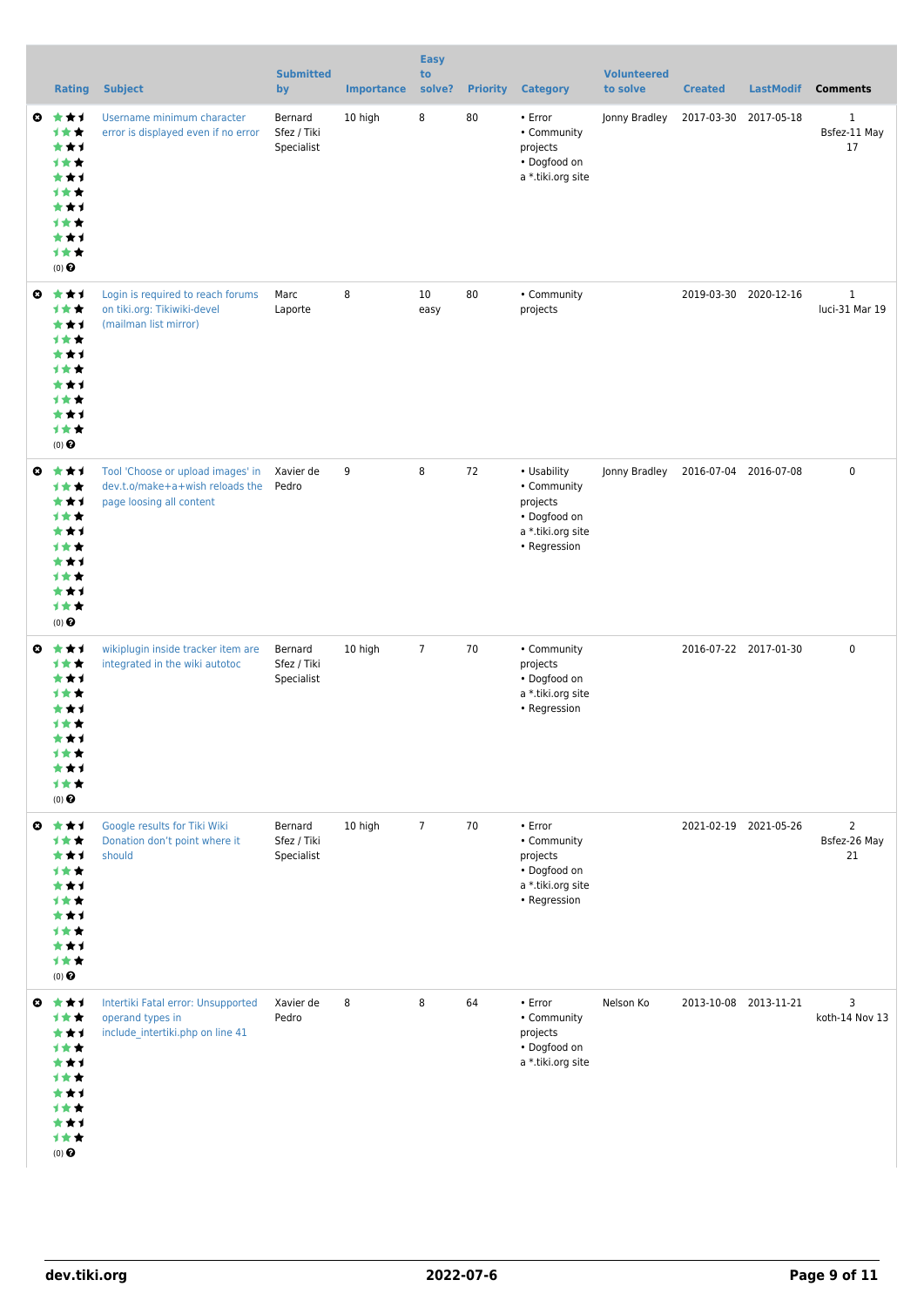|                       | <b>Rating</b>                                                                                             | <b>Subject</b>                                                                                                                      | <b>Submitted</b><br>by | <b>Importance</b> | <b>Easy</b><br>to<br>solve? | <b>Priority</b> | <b>Category</b>                                                                                        | <b>Volunteered</b><br>to solve | <b>Created</b>        | <b>LastModif</b> | <b>Comments</b>                |
|-----------------------|-----------------------------------------------------------------------------------------------------------|-------------------------------------------------------------------------------------------------------------------------------------|------------------------|-------------------|-----------------------------|-----------------|--------------------------------------------------------------------------------------------------------|--------------------------------|-----------------------|------------------|--------------------------------|
| ◒                     | 大大才<br>计女女<br>***<br>计女女<br>***<br>计女女<br>***<br>计女女<br>***<br>计女女<br>$(0)$ $\Theta$                      | 13.x: doc.t.o menu 43 (public info<br>for anons) doesn't show 'section<br>level 1' records, but only section<br>level 0 and options | Xavier de<br>Pedro     | 8                 | 8                           | 64              | • Community<br>projects<br>• Dogfood on<br>a *.tiki.org site<br>• Regression                           |                                | 2014-08-11 2014-08-14 |                  | 0                              |
| ◒                     | ***<br>***<br>***<br>计女女<br>***<br>计女女<br>***<br>计女女<br>***<br>计女女<br>(0)                                 | Mail Queue undefined method<br>Zend\Mail\Message::getRecipients<br>in 15.x (Zend2) compared to 12.x                                 | Xavier de<br>Pedro     | 8                 | 8                           | 64              | • Error<br>• Support<br>request<br>• Community<br>projects<br>• Regression                             | rjsmelo                        | 2016-03-24 2016-03-29 |                  | $\pmb{0}$                      |
| ◒                     | 大大才<br>***<br>***<br>计女女<br>***<br><b>1★★</b><br>***<br>计女女<br>***<br>计女女<br>$(0)$ $\Theta$               | Quick Admin module no longer<br>assigned by default (starting from<br><b>Tiki 19)</b>                                               | Xavier de<br>Pedro     | 8                 | 8                           | 64              | • Feature<br>request<br>• Community<br>projects<br>• Less than<br>30-minutes fix                       |                                | 2018-10-29 2019-01-24 |                  | $\mathbf{1}$<br>luci-29 Oct 18 |
| o.                    | 大大才<br>计女女<br>***<br><b>1★★</b><br>★★1<br>计女女<br>***<br>计女女<br>★★1<br>1★★<br>$(0)$ $\Theta$               | Paid support page: remove<br>contradiction                                                                                          | Marc<br>Laporte        | 8                 | 8                           | 64              | • Community<br>projects                                                                                |                                | 2021-11-25 2021-12-27 |                  | 13<br>Bsfez-28 Nov<br>21       |
| $\boldsymbol{\omega}$ | ***<br>***<br>***<br>计女女<br>***<br>计女女<br>***<br>计女女<br>***<br>计女女<br>$(1)$ <sup><math>\odot</math></sup> | dev.t.o: Can't upload images with<br>elFinder                                                                                       | Xavier de<br>Pedro     | 9                 | $\overline{7}$              | 63              | • Error<br>• Usability<br>• Community<br>projects<br>• Dogfood on<br>a *.tiki.org site<br>• Regression |                                | 2013-12-09 2014-02-07 |                  | $\pmb{0}$                      |
|                       | ◎ ★★1<br>计女女<br>***<br>计女女<br>***<br><b>1★★</b><br>***<br>计女女<br>***<br>计女女<br>$(1)$ $\odot$              | 12.x: Page Alias broken in<br>dev.t.o?                                                                                              | Xavier de<br>Pedro     | 9                 | $\overline{7}$              | 63              | • Community<br>projects<br>• Dogfood on<br>a *.tiki.org site<br>• Regression                           | Jonny Bradley                  | 2014-01-17 2015-11-14 |                  | 0                              |

«

1 (current)